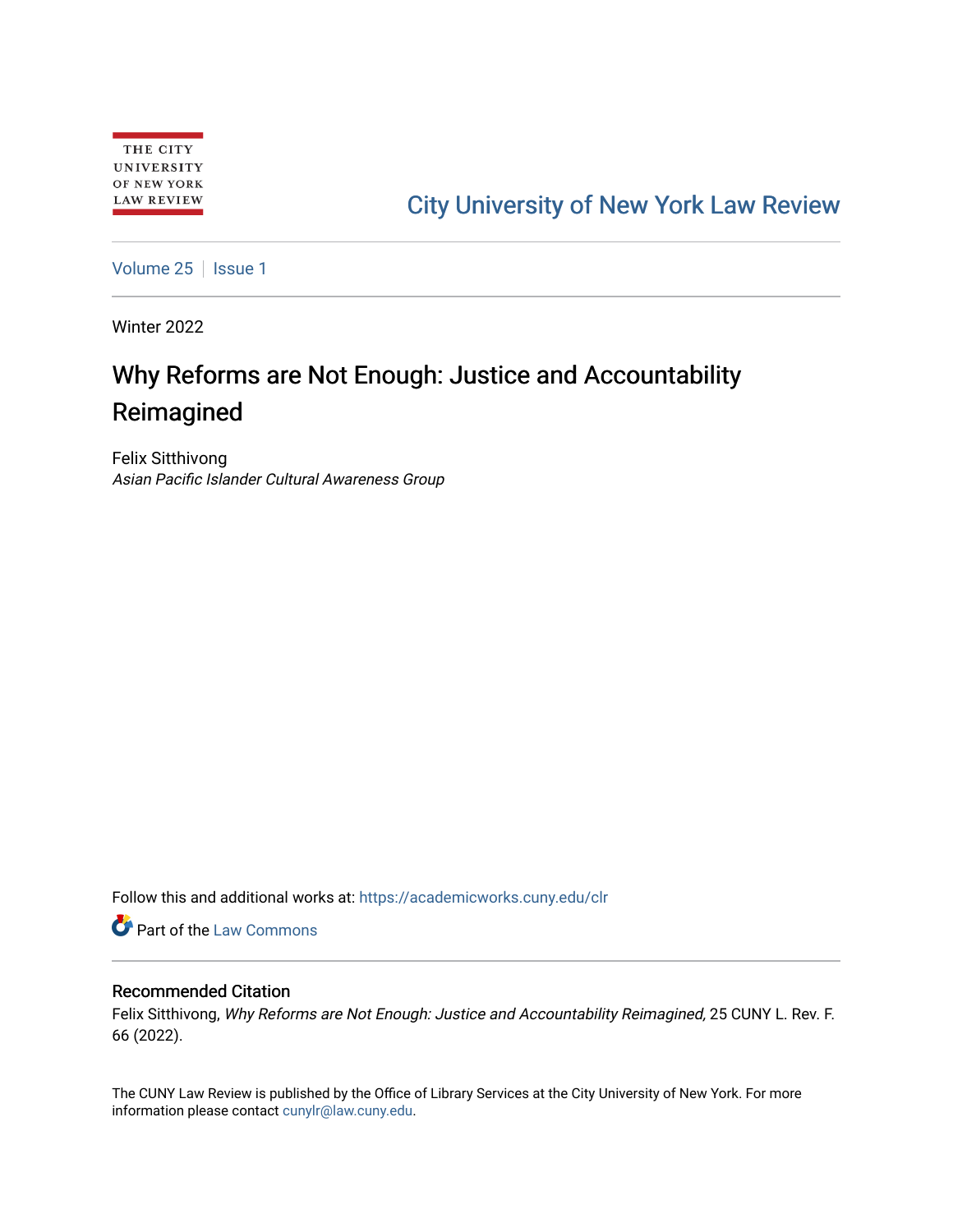# **WHY REFORMS ARE NOT ENOUGH: JUSTICE AND ACCOUNTABILITY REIMAGINED**

*Felix Sitthivong*†

#### I. INTRODUCTION

On May  $25<sup>th</sup>$ , 2020, like the rest of the world, I watched the footage of Derek Chauvin kneeling on George Floyd's neck for nearly ten minutes.<sup>1</sup> As I sat in cell C137L, staring at my TV in the Washington State Reformatory Unit in Monroe, Washington, I was horrified at what I was witnessing. I remember vividly how angry and sick to my stomach I was at the thought of police continuing to murder unarmed Black men (as well as women of color<sup>2</sup> and LGBTQIA+<sup>3</sup> people) and how it is so normalized in our society.4

The footage of Derek Chauvin has sparked demands for police reform.<sup>5</sup> Reformers advocate for changes to the current carceral apparatus,

<sup>4</sup> Edwards et al., *supra* note 2.

<sup>†</sup> Felix Sitthivong is an organizer and advisor for the Asian Pacific Islander Cultural Awareness Group (APICAG). Through APICAG, Sitthivong has organized immigration, social justice, and youth outreach forums and has designed Asian American studies courses, an intersectional feminism 101 class, and an anti-domestic violence program. He was previously a GED tutor through Edmonds Community College. He has been published in *The Marshall Project*, *Inquest*, the *Washington State Wire*, and the *International Examiner*. He is currently serving a 65-year sentence at the Stafford Creek Corrections Center in Washington State.

<sup>&</sup>lt;sup>1</sup> Evan Hill et al., *How George Floyd Was Killed in Police Custody*, N.Y. TIMES (Nov. 1, 2021), https://perma.cc/X3W2-H5V7.

<sup>2</sup> Frank Edwards et al., *Risk of Being Killed by Police Use of Force in the United States by Age, Race–Ethnicity, and Sex*, 116 PROC. OF THE NAT'L ACAD. OF SCI. 16793, 16794 (2019).

<sup>3</sup> Melanie Langness & Gabriella Velasco, "*No Cops at Pride*": *How the Criminal Justice System Harms LGBTQ People*, URB. INST. URB. WIRE GENDER AND SEXUALITY BLOG (June 30, 2020), https://perma.cc/T5XP-9K7R.

<sup>5</sup> Abby Phillip, *George Floyd Protests Have Made Police Reform the Consensus Position*, CNN (June 9, 2020, 7:32 PM), https://perma.cc/7DWF-A8FH.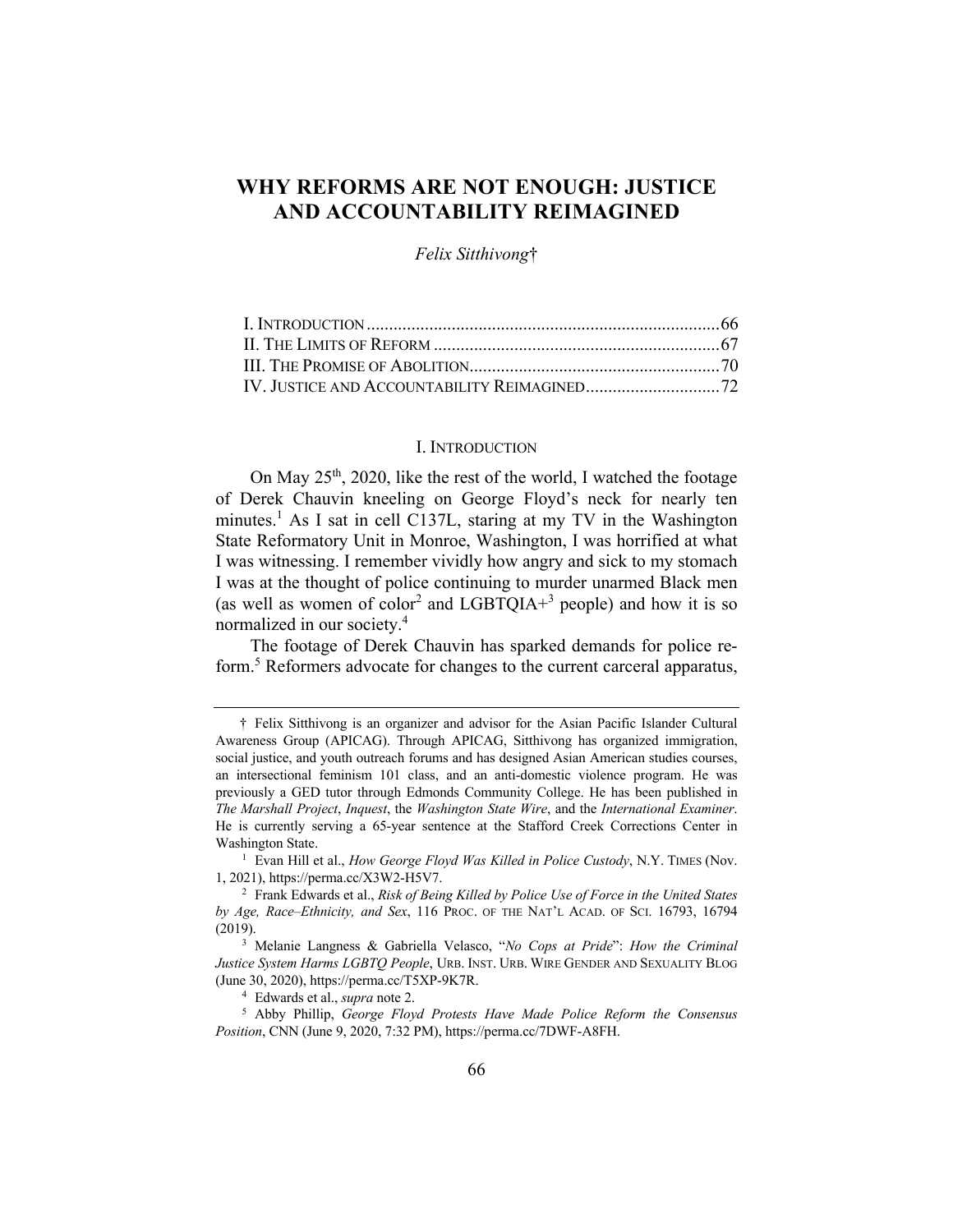specifically to reduce incarceration rates, while maintaining the essential structure of that system.<sup>6</sup> But surface-level reforms will never address the deeper, underlying issues that continue to plague our communities. Instead, we must ground our responses to police abuse in abolition. Abolition is a political movement working towards a world without imprisonment, policing, and surveillance.<sup>7</sup> Abolitionists recognize that to address the root of police brutality, we must forego the prison industrial complex entirely.<sup>8</sup> In its place, we must generate solutions that inspire the type of healing in which the conditions that perpetuate violence are transformed.9 Sustainable solutions must be committed to a communitycentered society based on love, accountability, and transparency. Simple reforms run the risk of creating strict policies that expand the reach of policing such as increasing the amount of resources being devoted to police departments and carceral facilities.<sup>10</sup> Solutions grounded in abolition work that chip away at the power of policing can lead to reinvestment into the well-being, growth, and development of those most marginalized and impacted, such as ending militarized policing programs, ending gang enforcement policing units and tactics, ending the presence of police on campus, reducing police contact with community members, and ensuring reparations for survivors of police violence.<sup>11</sup>

#### II. THE LIMITS OF REFORM

While reforms to policing may seem practical and positive on their face, in truth, they often only serve to bolster an already-unjust system.

For instance, multitudes of local authorities have enacted policies that increase the use of body cameras. As of 2017, 62 of the 69 "major city" police departments in the U.S. now have body-worn camera programs in place.12 The theory behind body-cameras is that the camera

<sup>6</sup> *See* Anna Zimmerman & Herb Geraghty, *Opposing Views: Prison Reform vs. Abolition*, REHUMANIZE INT'L (Apr. 30, 2019), https://perma.cc/Y754-N3ZY.

<sup>7</sup> *What is the PIC? What is Abolition?*, CRITICAL RESISTANCE, https://perma.cc/S846- 6SH5 (last visited Oct. 28, 2021).

<sup>8</sup> *See* Keeanga-Yamahtta Taylor, *The Emerging Movement for Police and Prison Abolition*, NEW YORKER (May 7, 2021), https://perma.cc/52QW-6HPQ.

<sup>&</sup>lt;sup>9</sup> Danielle Sered, ACCOUNTING FOR VIOLENCE: HOW TO INCREASE SAFETY AND BREAK OUR FAILED RELIANCE ON MASS INCARCERATION, VERA INST. OF JUST. 4 (2017), https://perma.cc/5MR3-VAPG.

<sup>10</sup> *Our Communities, Our Solutions: An Organizer's Toolkit for Developing Campaigns to Abolish Policing,* CRITICAL RESISTANCE <sup>16</sup> (Oct. 2020), https://perma.cc/4C4L-JSX6. 11 *Id*. at 21-23.

<sup>12</sup> *Police Body-Worn Cameras: A Policy Scorecard*, LEADERSHIP CONF. ON CIV. AND HUM. RTS. & UPTURN, https://perma.cc/V9EZ-67L4 (Nov. 2017) [hereinafter Leadership Conf.].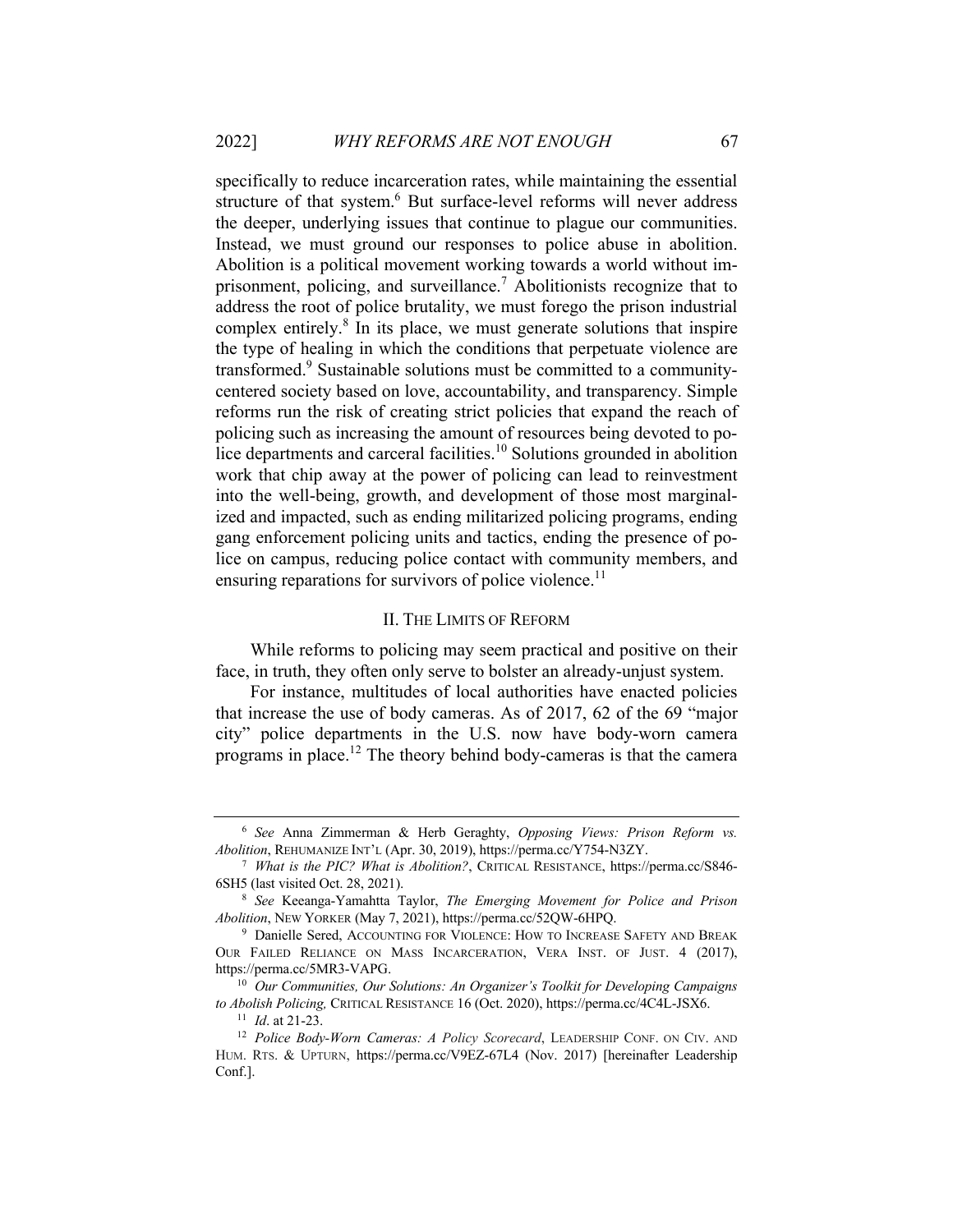will provide transparency into police interactions with civilians.<sup>13</sup> However, equipping officers with body-worn cameras actually bolsters our policing system. Large sums of money are invested into buying these cameras, taking funding away from communities. In 2021, New York State Police struck a deal with the company Axon to supply police departments with a total of 3,000 cameras and to provide secure cloud video storage, software, and technical support at a cost of \$7.6 million per year.<sup>14</sup> While these cameras may seem like a way of monitoring the actions of "bad officers," they only add to the ways in which police are able to increase unwarranted surveillance of people in underserved communities of color. Body cameras are promoted as a tool for police accountability but have largely functioned as evidence-gathering devices.<sup>15</sup> To top it off, officers often retain ultimate discretion for when they can turn off their cameras.<sup>16</sup> In George Floyd's case, the police officers' body-cameras and all the other cameras present did nothing to lift Chauvin's knee.

Reformists have also argued that proper and effective police training could reduce brutality and deaths caused by unreasonable and unnecessary force.<sup>17</sup> Some even advocate that the police should receive special training to respond to medical emergencies and mental health crises, but this would be a dangerous approach.<sup>18</sup> Not only will this cost more money, $^{19}$  it also validates the assumption that more police equals a safer society—which is just not true.<sup>20</sup> In cities across the country, a decrease in the number of police have been accompanied by a decrease

<sup>13</sup> *Id.*

<sup>14</sup> *See*, *e.g.*, Craig McCarthy, *New York State Troopers Start Rollout of Body Cameras*, N.Y. POST (Apr. 1, 2021, 12:17 PM), https://perma.cc/J5TZ-4X49.

<sup>15</sup> Angel Diaz, *New York City Police Department Surveillance Technology*, BRENNAN CTR. FOR JUST. (Oct. 4, 2019), https://perma.cc/KA9J-VC3U.

<sup>16</sup> Leadership Conf. *supra* note 12.

<sup>17</sup> *See*, *e.g.*, *Reimagining Police Training for the 21st Century*, INST. FOR CRIM. JUST. TRAINING REFORM, https://perma.cc/62WA-6MMV (last visited Oct. 28, 2021).

<sup>18</sup> Stuart M. Butler & Nehath Sheriff, *Innovative Solutions to Address the Mental Health Crisis: Shifting Away from Police as First Responders*, BROOKINGS (Nov. 23, 2020), https://perma.cc/GU9S-32ZV.

<sup>&</sup>lt;sup>19</sup> THE ROLE AND IMPACT OF LAW ENFORCEMENT IN TRANSPORTING INDIVIDUALS WITH SEVERE MENTAL ILLNESS, A NATIONAL SURVEY, TREATMENT ADVOC. CTR. 7 (2019), https://perma.cc/NV5E-HG25.

<sup>&</sup>lt;sup>20</sup> Paige Fernandez, *Defunding the Police Will Actually Make Us Safer*, COSMOPOLITAN (Apr. 13, 2021), https://perma.cc/U23W-NCMW; Simone Weichselbaum & Wendi C. Thomas, *More Cops. Is It the Answer to Fighting Crime?*, USA TODAY (Feb. 13, 2019, 9:00 AM), https://perma.cc/Q2PL-7GTQ ("Data shows that the raw numbers of police have declined over the past five years, and the rate of police officers per 1,000 residents has been dropping for two decades. At the same time, the violent crime rate has also dropped.").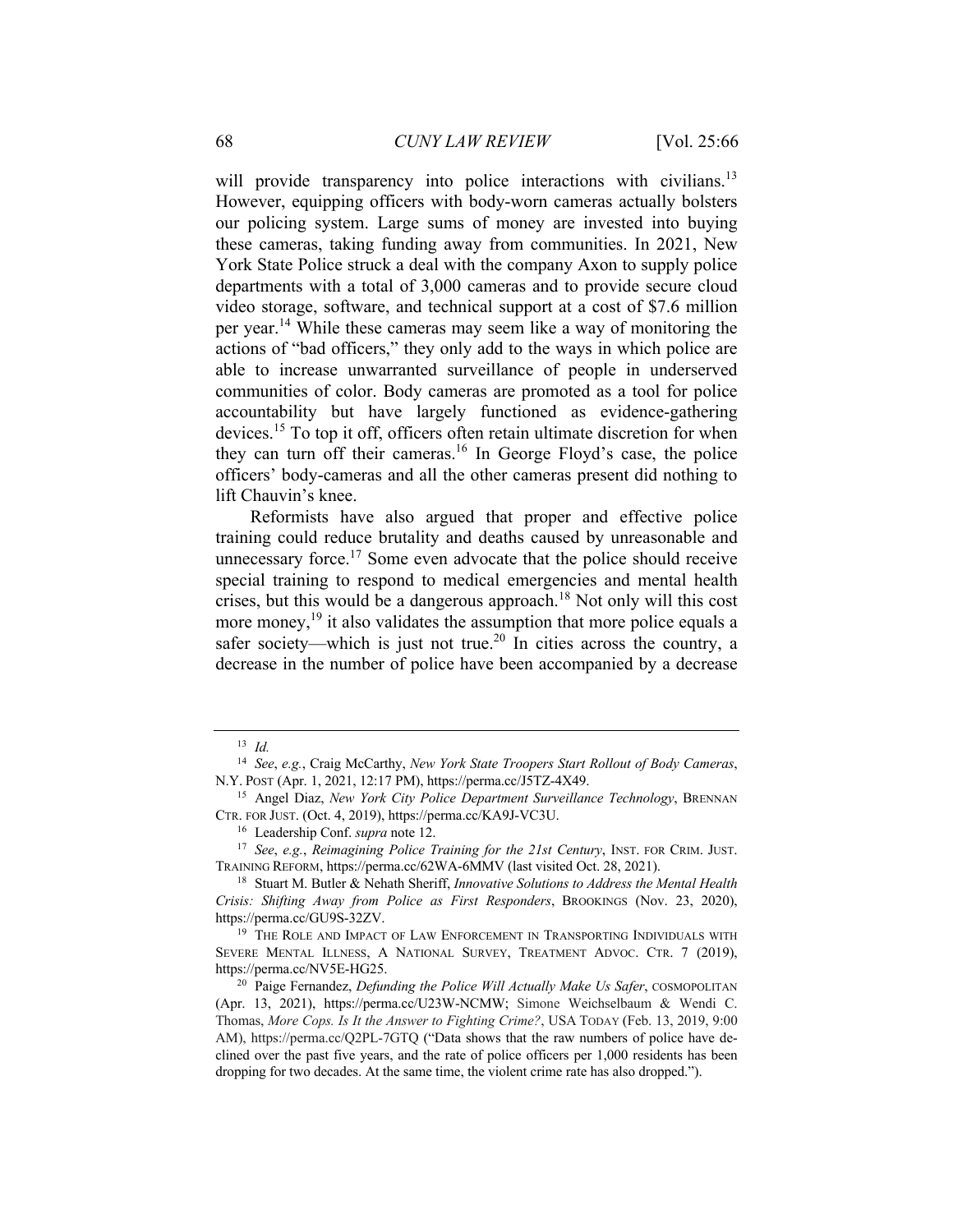in violent crime.<sup>21</sup> The notion that police training will stop police from murdering citizens also furthers the idea that it is the lack of training that leads to police violence, rather than an unjust system that promotes and encourages malice in the hearts of the officers themselves. $^{22}$ 

It is a commonly guarded secret that the origin of law enforcement in our country comes from White America's demand for slave patrols and that mass incarceration is deeply rooted in racist ideology and a direct manifestation of America's "need" to control and disenfranchise Black men, Black women, and other marginalized communities of color.<sup>23</sup> In essence, Chauvin's knee was not a result of an unfortunate police encounter—it was the product of generations of oppression and control by a system that was never meant for people of color.<sup>24</sup>

In our nation, officers are often exonerated or go uncharged for onduty killings based on the justification that they were actually only following their training or department protocol.<sup>25</sup> If the training itself is deadly, how could it simultaneously be the remedy?

Once in a blue moon, an officer gets convicted of a crime, and they are sent to prison.<sup>26</sup> I'm not going to lie about my feelings, I was pretty satisfied when Derek Chauvin was found guilty of all charges for the murder of George Floyd.<sup>27</sup> The community needed a win after generations of betrayal, but what has Chauvin's guilty verdict actually changed besides locking up another problem and hoping it somehow disappears? Is a prison cell our method of accountability or just another way of discarding and hiding our issues? Did Chauvin's guilty verdict actually stop any police killings? It certainly did not stop the murder of twenty-year-old Daunte Wright. He was killed by police just ten miles

<sup>21</sup> Fernandez, *supra* note 20.

<sup>22</sup> Alain Stephens, *The "Warrior Cop" is a Toxic Mentality. And a Lucrative Industry*, SLATE (June 19, 2020, 6:00 AM), https://perma.cc/JTW4-6LWQ.

<sup>23</sup> ALEX S. VITALE, THE END OF POLICING 31-48 (Verso, 2017); *see also Abolish Policing*, CRITICAL RESISTANCE, https://perma.cc/UK2A-U42X (last visited Oct. 28, 2021).

<sup>24</sup> *See* Vitale, *supra* note 23, at 31-48.

<sup>25</sup> *See generally* Shaila Dewan, *Few Police Officers Who Cause Deaths Are Charged or Convicted*, N.Y. TIMES (Apr. 12, 2021), https://perma.cc/K4PB-ZD2W; *see also* Max Hauptmann, *'Warrior Mindset' Police Training Proliferated. Then, High-Profile Deaths Put It Under Scrutiny*, WASH. POST (Aug. 12, 2021, 6:01 AM), https://perma.cc/4E2A-82XR.

<sup>26</sup> Dewan, *supra* note 25 ("Law enforcement officers kill about 1,000 people a year across the United States. Since the beginning of 2005, 121 officers have been arrested on charges of murder or manslaughter in on-duty killings. . . . Of the 95 officers whose cases have concluded, 44 were convicted, but often of a lesser charge."); *see also* Dan Mangan, *Ex-Minneapolis Cop Derek Chauvin Sentenced to 22.5 Years in Prison for George Floyd Murder*, CNBC (June 25, 2011, 11:33 AM), https://perma.cc/8RGU-ESJ5.

<sup>27</sup> Eric Levenson & Aaron Cooper, *Derek Chauvin Found Guilty of All Three Charges for Killing George Floyd*, CNN (Apr. 12, 2021, 12:13 PM), https://perma.cc/6PYV-QRLC.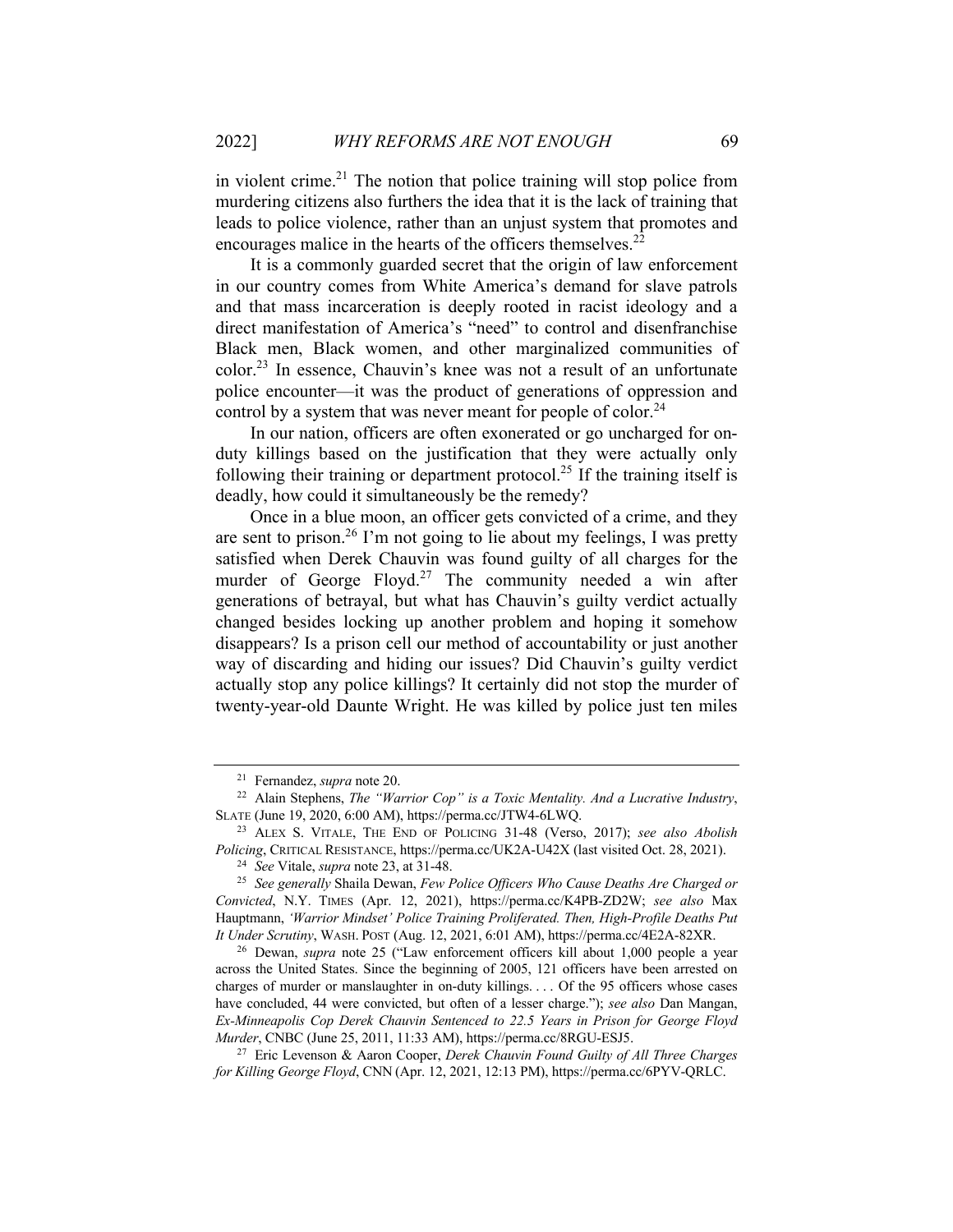away from the very courtroom where Chauvin's murder trial was taking place, and where he would ultimately be convicted of murder. $^{28}$ 

Finding emotional relief and believing that justice is being served through a prison sentence is so ingrained in our psyches that we do not realize that all we are doing is validating the prison industrial complex, which individualizes police violence rather than analyzing and addressing it as the systemic crisis it is.<sup>29</sup> In turn, this just contributes to mass incarceration. Ultimately, police reforms fall short of accountability and continue to trick our communities into believing that somehow more of the same police practices will miraculously inspire real change.<sup>30</sup>

### III. THE PROMISE OF ABOLITION

In addressing police violence and the problems in the criminal justice system as a whole, we must work to regain self-determination, uplift the voices of the marginalized, and rebuild community autonomy. Strategies should focus on reducing police funding,<sup>31</sup> and challenging the notion that police increase safety.<sup>32</sup> We should also look to reduce technology in which police are able to surveil and harass the community,  $33$  and reduce the overall scale of policing.<sup>34</sup> Abolition isn't just about removing jails (although that is a part of the vision<sup>35</sup>); it is about transforming our society into a place where we want to live.<sup>36</sup> Given that this is a broad vision, so too are the strategies for making it a reality.

Keeanga-Yamahtta Taylor, *supra* note 8.

<sup>28</sup> Amy Forliti, *Officer Charged in Daunte Wright Death to Stand Trial Dec. 6*, ASSOCIATED PRESS (May 17, 2021), https://perma.cc/JZ3C-UXFR; *see also* Keeanga-Yamahtta Taylor, *supra* note 8.

<sup>29</sup> Keeanga-Yamahtta Taylor notes that:

Chauvin had to be convicted for it to remain even remotely credible that, in the United States, the law protects the rights of African Americans. Pursuing such an outcome allowed Chauvin's employers and supervisors to disavow him, describing him as a rogue cop who had abandoned his training. "Policing is a noble profession," the prosecutor Steven Schleicher said at the trial. "Make no mistake, this is not a prosecution of the police – it is a prosecution of the defendant. And there's nothing worse for good police than bad police."

<sup>30</sup> Critical Resistance, *supra* note 10, at 11.

<sup>31</sup> Mon Mohapatra et al., *8 to Abolition, Abolitionist Policy Changes to Demand from Your City Officials*, 8 TO ABOLITION 1, 2 (2020), https://perma.cc/E9V2-3GWA.

<sup>32</sup> *See More Police Does Not Make Us Safer*, #BLACK LIVES MATTER BLOOMINGTON, https://perma.cc/XZN6-VXEF (last visited Oct. 21, 2021).

<sup>33</sup> Chad Marlow & Gillian Ganesan, *Stop the Police Surveillance State Too*, ACLU: NEWS & COMMENT. (Aug. 19, 2020), https://perma.cc/B2TY-NFNA.

<sup>34</sup> Mohapatra et al., *supra* note 31, at 4.

<sup>35</sup> Critical Resistance*, supra* note 10, at 6.

<sup>36</sup> *Id*.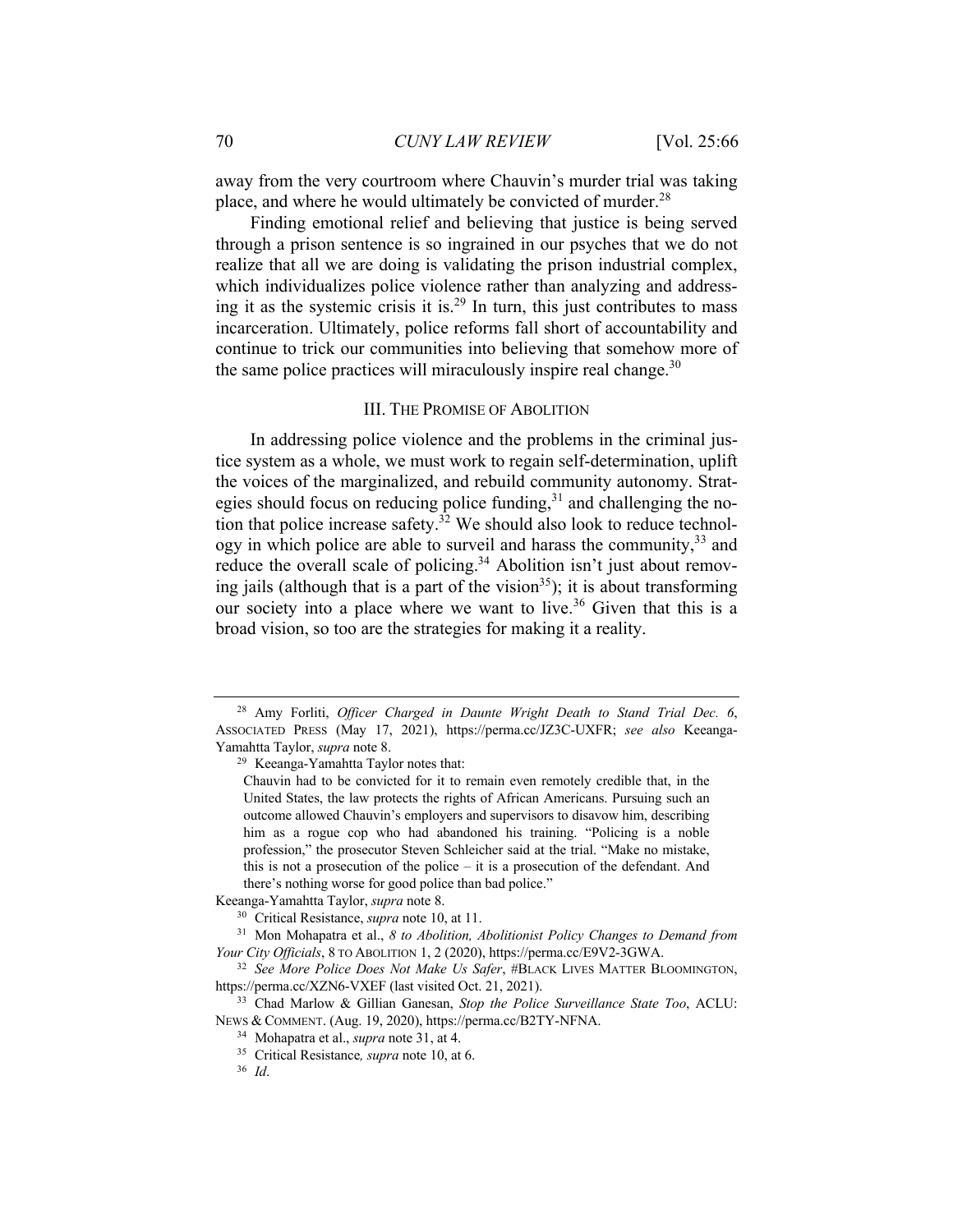Arguably the most contentious demand made by activists is one of the few which aligns with abolitionist principles: defunding and divesting from the police.<sup>37</sup> This strategy involves taking money away from police budgets and reinvesting the funds into initiatives that empower communities and keep them safe, such as services that increase access to housing, health care, food, jobs, youth programs, and education.38 People need to feel like they matter and that they're not just disposable commodities that are constantly under siege.<sup>39</sup> Abolition is about building life-affirming institutions that work toward fulfilling all the needs of the community. $40$  By defunding the police and prisons, we not only free up the funds to lay the pathway toward that vision, we challenge the notions that policing is the answer to all our problems and that prisons can somehow erase the unwanted parts of our society.<sup>41</sup>

A heightened police presence does not ultimately lead to a greater sense of safety.<sup>42</sup> Many around me were impoverished, and we generally understood that conflict with law enforcement was inevitable. Greater police presence creates contention.<sup>43</sup> Our communities need to stop being treated like a warzone.<sup>44</sup> Growing up in an inner city, I noticed a constant police presence in my neighborhood. There were truancy officers at our school, gang units patrolling our block, and police around every corner. Our perception was: these officers weren't there to support us and keep us safe; they were there waiting for us to "mess up" so that they could mess *us* up! School Resource Officers ("SROs") need to be removed from schools.45 I still do not understand why there were so many at my school. The "resource officers" did nothing to support my education. If anything, they were actually a hindrance. Not once did an officer ask me about my safety or if I was dealing with any trauma. What I do remember clearly is being confronted by officers for the color of my clothes and interrogated about my gang affiliation. Instead of creating a safe and inviting space to learn, officers utilized our school as

<sup>37</sup> Critical Resistance, *supra* note 10, at 3, 12.

<sup>38</sup> *Id.* at 3; Mohapatra et al., *supra* note 31, at 1.

<sup>39</sup> *See* Critical Resistance, *supra* note 10.

<sup>40</sup> *See Id*.; Mohapatra et al., *supra* note 31.

<sup>41</sup> *See*, *e.g.*, Amanda Fialk, *Cops Shouldn't Be First at Scene in Mental Health Crises. NYC Pilot Program Needed Nationwid*e, USA TODAY (Dec. 2, 2020, 10:03 AM), https://perma.cc/A5X8-292U.

<sup>42</sup> John Jay Rouse*, Relationship Between Police Presence and Crime Deterrence*, 58 POLICE J.: THEORY, PRAC., AND PRINCIPLES 118, 126 (1985).

<sup>43</sup> *Id.* at 126.

<sup>44</sup> *See generally* RADLEY BALKO, RISE OF THE WARRIOR COP: THE MILITARIZATION OF AMERICA'S POLICE FORCES (Public Affairs eds., 2014).

<sup>45</sup> Kendrick Washington, *School Resource Officers: When the Cure Is Worse than the Disease*, ACLU WASHINGTON (May 24, 2021), https://perma.cc/YQ8F-LBMF.